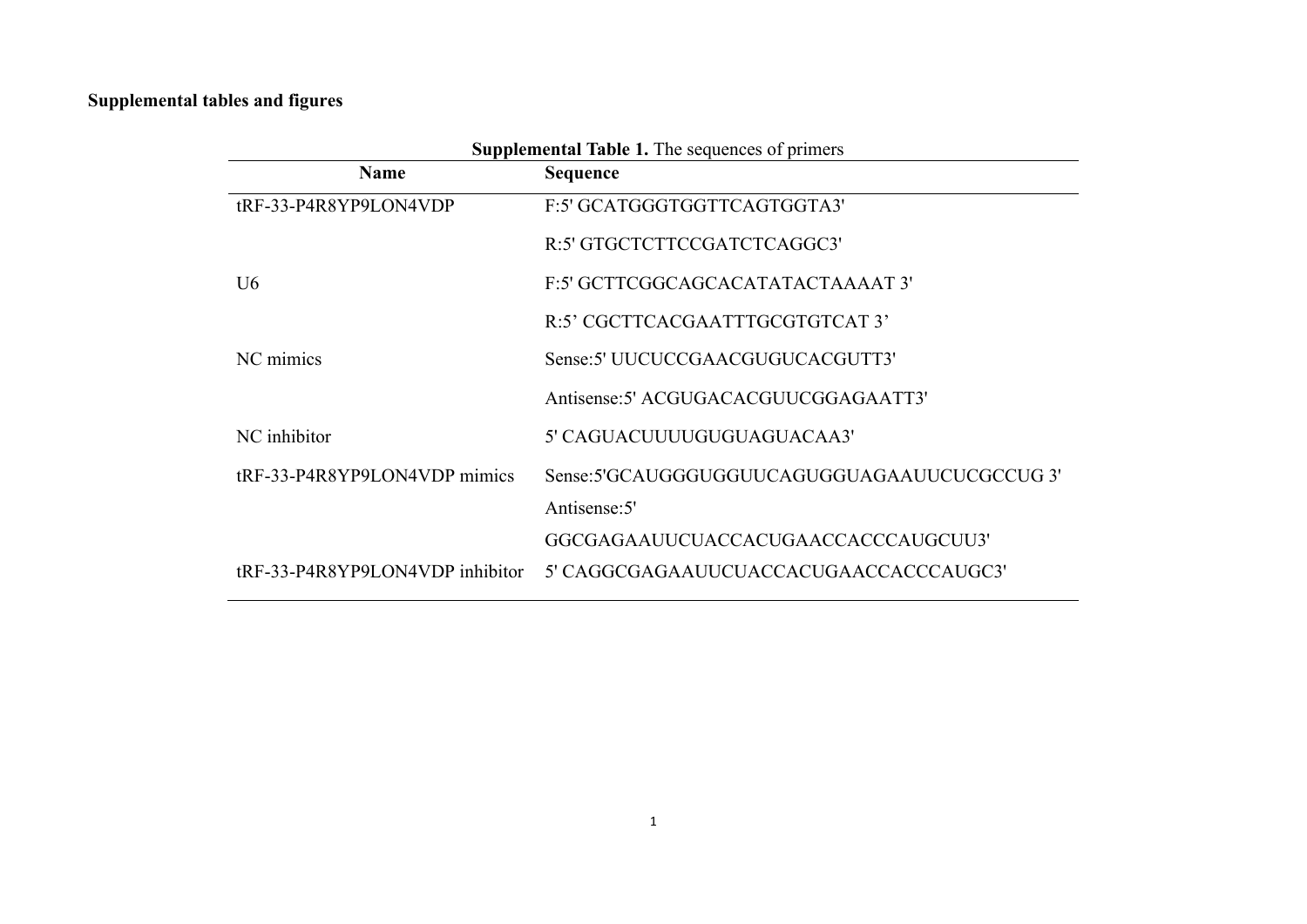| tsRNA<br><b>Name</b> | <b>Mintbase ID</b>    | tRNA             | Sequence $(5' \rightarrow 3')$                  | <b>Fold change</b> | P value  |
|----------------------|-----------------------|------------------|-------------------------------------------------|--------------------|----------|
| AS-001051            | tRF-18-S3M83004       | tRNA Ser AGA/TGA | <b>GTAGTCGTGGCCGAGTGG</b>                       | 2.54               | 0.0268   |
| AS-007217            |                       | tRNA Gly GCC/CCC | GCATTGTGGTTCAGTGGTAGAATT<br><b>CTCGCC</b>       | 2.73               | 0.0010   |
| AS-007238            |                       | tRNA Gly GCC/CCC | GCATTGGTGGTTCAGTGGTAGAAT 2.83<br><b>TCTCGCT</b> |                    | 0.0238   |
| AS-000011            | tRF-31-PNR8YP9LON4VD  | tRNA Gly GCC/CCC | GCATTGGTGGTTCAGTGGTAGAAT 3.30<br><b>TCTCGCC</b> |                    | 0.0080   |
| AS-009402            |                       | tRNA His GTG     | CCGTGATCGTATAGTGGTTAGTAC 4.79<br><b>TCTGT</b>   |                    | 0.0413   |
| AS-007371            |                       | tRNA Gly CCC     | GCGTTGGTGGTTCAGTGGTAGAAT 6.29<br><b>TCTCGCC</b> |                    | 0.0142   |
| AS-010960            |                       | tRNA Glu TTC     | GCGTTGTGGTTCAGTGGTAGAATT<br><b>CTCGCC</b>       | 126.13             | < 0.0001 |
| AS-005386            | tRF-19-3L7L73JD       | tRNA Val AAC     | CCGTAGTGTAGTGGTTATC                             | 158.60             | 0.0049   |
| AS-010967            |                       | tRNA Gly GCC     | GCATAGGTGGTTCAGTGGTAGAA<br><b>TTCTCGCT</b>      | 163.17             | 0.0018   |
| AS-009209            |                       | tRNA Ser AGA/TGA | <b>GTAGTCGTGGCCGAGTGA</b>                       | 164.57             | 0.0017   |
| AS-001290            | tRF-33-P4R8YP9LON4VDP | tRNA Gly GCC     | GCATGGGTGGTTCAGTGGTAGAA<br><b>TTCTCGCCTG</b>    | 169.07             | 0.0004   |

**Supplemental Table 2.** Upregulated expressed tsRNAs between plasmas from gastric cancer patients and healthy controls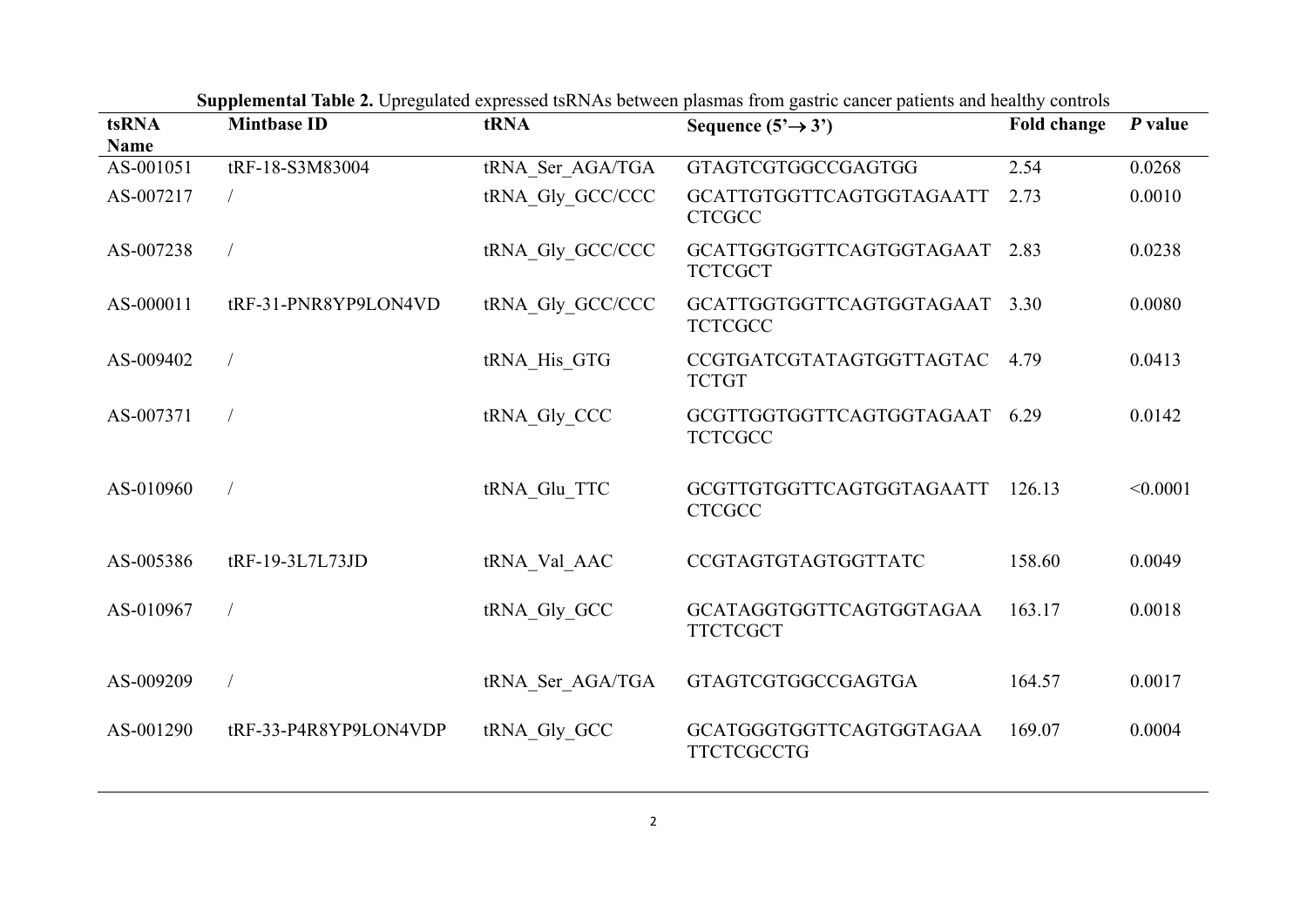| AS-009370 |                      | tRNA Gly CCC | GCATTGGTGGTTTAGTGGTAGAAT<br><b>TCTCGCC</b> | 195.13 | 0.0025   |
|-----------|----------------------|--------------|--------------------------------------------|--------|----------|
| AS-010959 |                      | tRNA Glu TTC | GCATCGTGGTTCAGTGGTAGAATT<br><b>CTCGCC</b>  | 197.64 | 0.0153   |
| AS-008129 |                      | tRNA Val CAC | GCATGGTGGTTCAGTGGTAGAATT<br><b>CTCGCC</b>  | 203.18 | 0.0054   |
| AS-001263 | tRF-31-PER8YP9LON4VD | tRNA_Glu_TTC | GCAATGGTGGTTCAGTGGTAGAA<br><b>TTCTCGCC</b> | 230.71 | 0.0030   |
| AS-008249 |                      | tRNA Met CAT | CGGAAGCGTGCTGGGCCT                         | 239.33 | < 0.0001 |
| AS-007440 |                      | tRNA Gly GCC | GCATTGGTGGTTCAGTGGTAGAAT<br><b>TCTTGCC</b> | 241.83 | 0.0013   |
| AS-007757 |                      | tRNA Gly_GCC | GCATAGGTGGTTCAGTGGTAGAA<br><b>TTCTCGCC</b> | 260.08 | 0.0024   |
| AS-008085 |                      | tRNA Val CAC | GCACTGGTGGTTCAGTGGTAGAA<br><b>TTCTCGCT</b> | 323.91 | 0.0002   |
| AS-004537 | tRF-18-MBQ4NKDJ      | tRNA Met CAT | CGGAAGCGTGCTGGGCCC                         | 517.72 | 0.0002   |
| AS-001443 | tRF-31-PIR8YP9LON4VD | tRNA_Thr_CGT | GCACTGGTGGTTCAGTGGTAGAA<br><b>TTCTCGCC</b> | 569.40 | 0.0033   |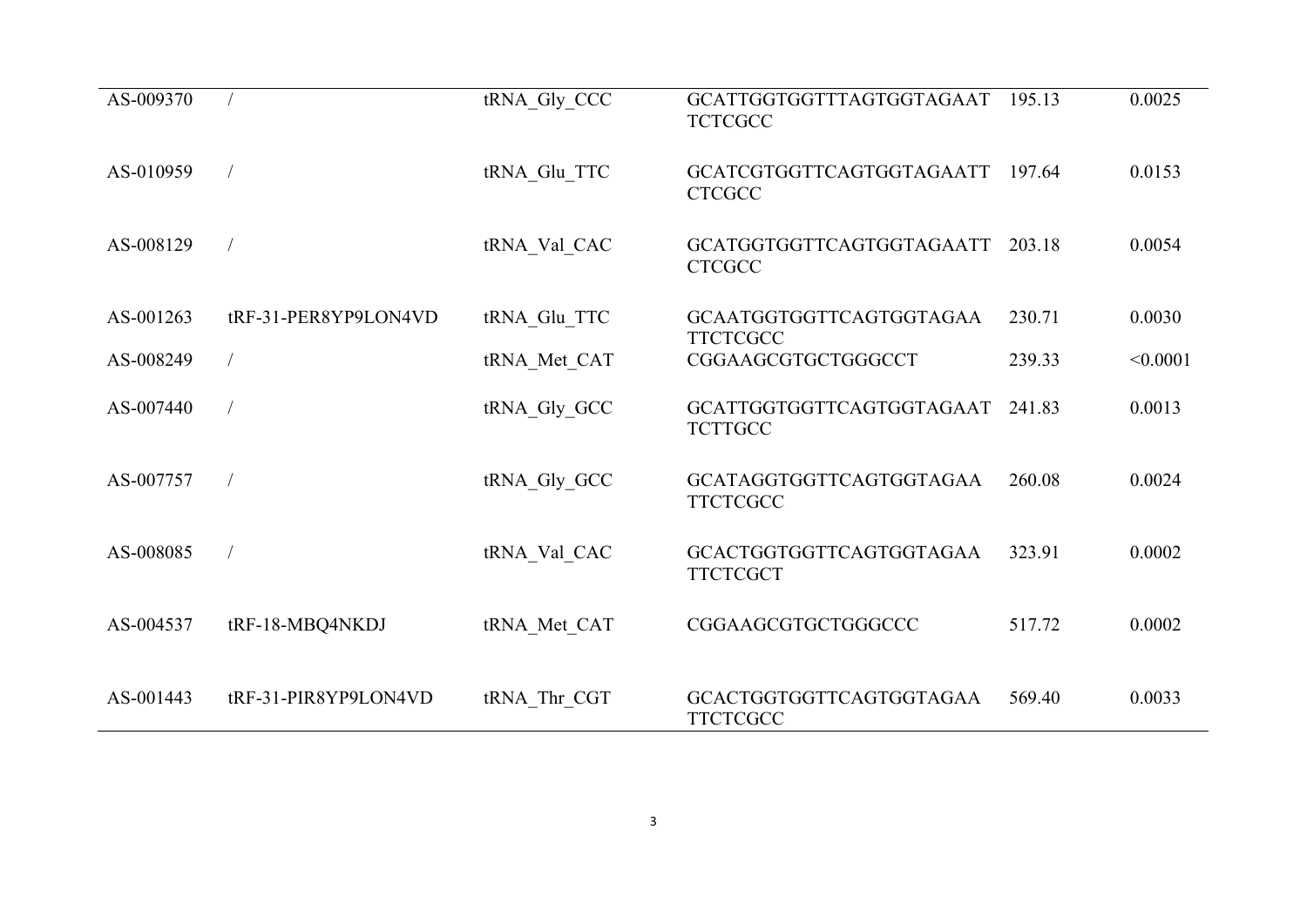| tsRNA Name | <b>Mintbase ID</b>    | tRNA                 | oupprementar Table of Optogalated expressed isterns occureen plasmas from gastric cancel patients and healthy controls<br>Sequence $(5' \rightarrow 3')$ | <b>Fold change</b> | P value |
|------------|-----------------------|----------------------|----------------------------------------------------------------------------------------------------------------------------------------------------------|--------------------|---------|
| AS-00060   | tRF-29-86V8WPMN1EJ3   | tRNA Glu TTC         | TCCCATATGGTCTAGCGGTTAG<br><b>GATTCCT</b>                                                                                                                 | 2.153              | 0.0493  |
| AS-001399  | tRF-31-6978WPRLXN4VE  | tRNA Pro TGG/CGG/AGG | GGCTCGTTGGTCTAGGGGTATG 2.29<br><b>ATTCTCGCT</b>                                                                                                          |                    | 0.0052  |
| AS-000056  | $\sqrt{2}$            | tRNA Glu TTC         | TCCCACATGGTCTAGCGGTTAG 3.23<br><b>GATTCCTGG</b>                                                                                                          |                    | 0.0434  |
| AS-008719  |                       | tRNA Pro TGG/CGG/AGG | GGCTCGTTGGTCTAGGGGTATG 3.40<br><b>ATTCTCGCC</b>                                                                                                          |                    | 0.0089  |
| AS-001363  | tRF-35-PSQP4PW3FJIKE7 | tRNA Lys CTT         | GCCCGGCTAGCTCAGTCGGTA<br>GAGCATGGGACTCT                                                                                                                  | 3.56               | 0.0196  |
| AS-006813  | tRF-22-8BWS72092      | tRNA Gln CTG         | TCAAATCTCGGTGGAACCTCCA 4.04                                                                                                                              |                    | 0.0353  |
| AS-008211  | $\sqrt{2}$            | tRNA Glu CTC         | TCCCTGGTGGTCTAGTGGTTAG 4.52<br><b>GATTCGGT</b>                                                                                                           |                    | 0.0121  |
| AS-000688  | tRF-25-PNR8YP9LON     | tRNA Gly CCC/GCC     | GCATTGGTGGTTCAGTGGTAGA 4.56<br><b>ATT</b>                                                                                                                |                    | 0.0389  |
| AS-001138  | tRF-29-79MP9P9NH525   | tRNA Val AAC         | GTTTCCGTAGTGTAGTGGTTAT<br><b>CACGTTC</b>                                                                                                                 | 4.92               | 0.0370  |

**Supplemental Table 3.** Upregulated expressed tsRNAs between plasmas from gastric cancer patients and healthy controls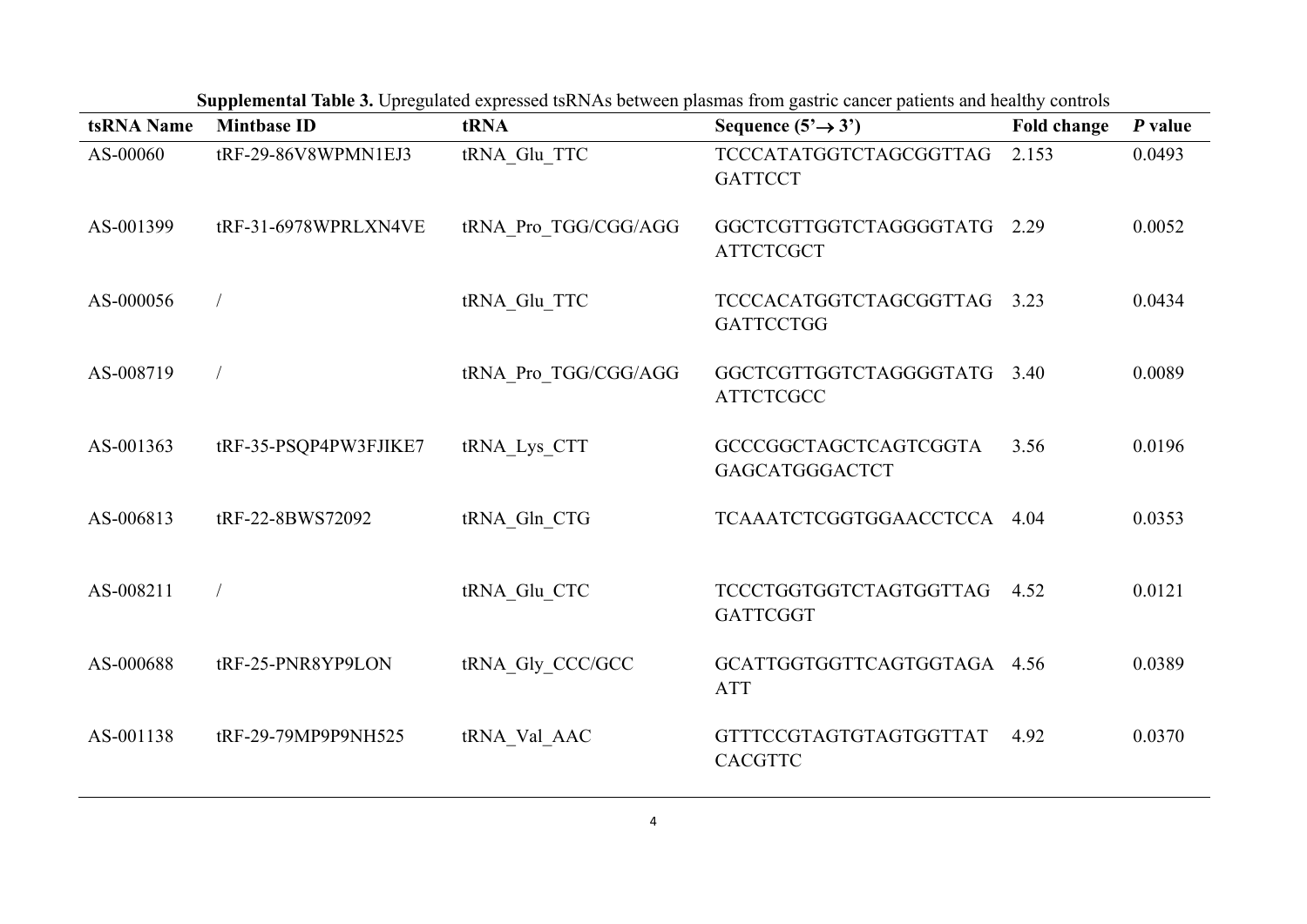| AS-008225 |                     | tRNA Glu CTC     | <b>TCCCTGTGGTCTAGTGGTTAGG</b><br><b>ATTCGGC</b>                    | 5.16 | 0.0170 |
|-----------|---------------------|------------------|--------------------------------------------------------------------|------|--------|
| AS-000507 | tRF-19-V29K9U2Y     | tRNA Gln TTG     | TAGGATGGGGTGTGATAGG                                                | 5.69 | 0.0484 |
| AS-005996 | tRF-17-HR0VX6J      | tRNA Leu AAG/TAG | ATCCCACCGCTGCCACC                                                  | 5.79 | 0.0380 |
| AS-008549 |                     | tRNA Val CAC     | GCTTCTGTAGTGTAGTGGTTAT<br>CACGTTCGCCTCACACGCG                      | 5.96 | 0.0025 |
| AS-000546 | tRF-30-87R8WP9N1EWJ | tRNA Glu CTC     | <b>TCCCTGGTGGTCTAGTGGTTAG</b><br><b>GATTCGGC</b>                   | 6.15 | 0.0111 |
| AS-009217 |                     | tRNA Val CAC     | GTTTCCGTAGTGTAGTGGTTAT<br>CACGTTCGCCTGACACGCGAA<br><b>AGGTCCCC</b> | 6.33 | 0.0143 |
| AS-009379 |                     | tRNA Val CAC     | GTTTCCGTAGTGTAGTGGTTAT<br>CACGTTCGCCTCACACGCGAA<br><b>AGGTCCCC</b> | 7.00 | 0.0280 |
| AS-009381 |                     | tRNA Val CAC     | GCTTCTGTAGTGTAGTGGTTAT<br>CACGTTCGCCTCACACGCGA                     | 7.32 | 0.0087 |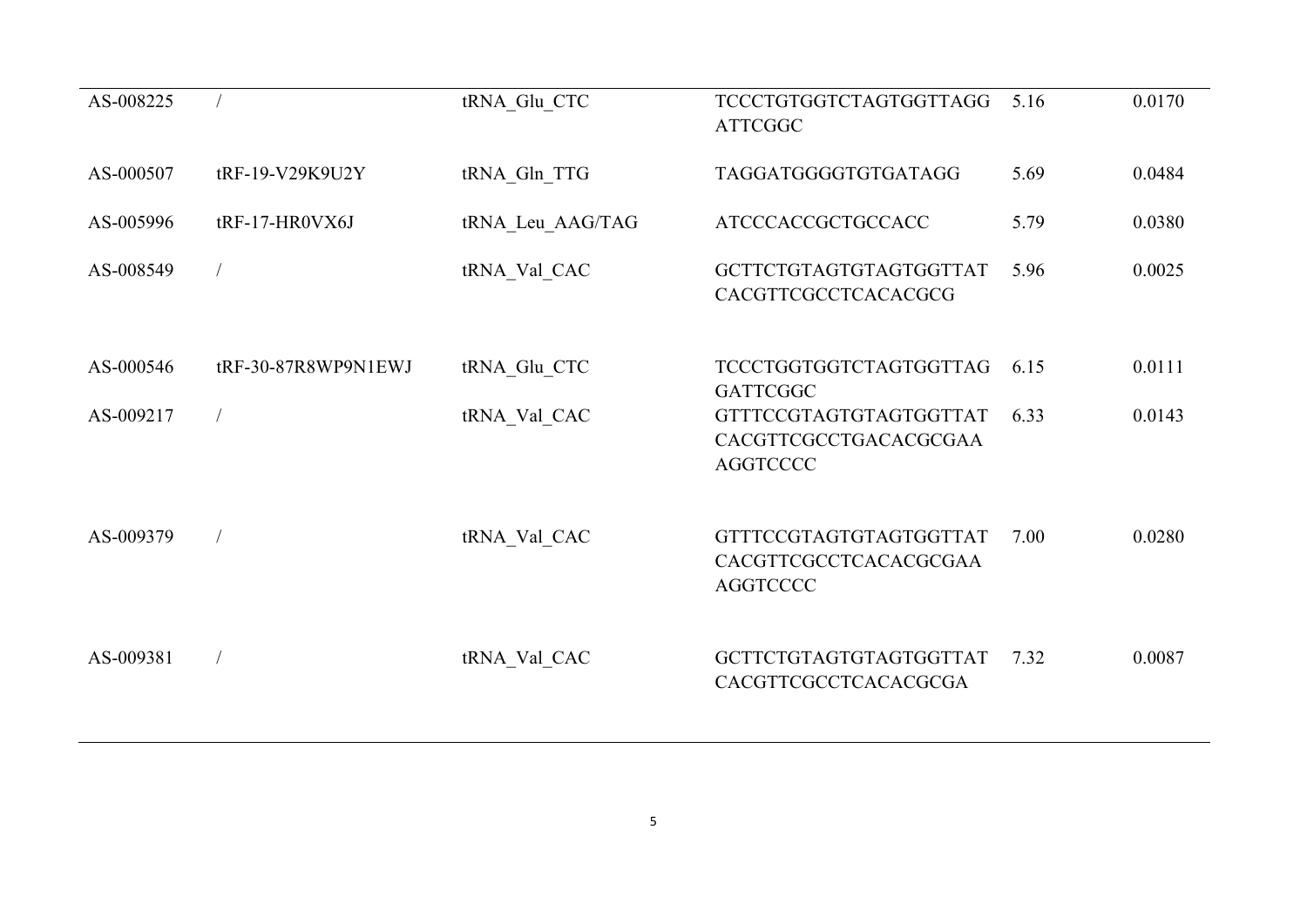| AS-007517 |                    | tRNA Gln CTG         | GGTTCCATGGTGTAATGGTTAG<br>CACTCTGGACTCTGAATCCAGC<br><b>GATCCGA</b>      | 7.75  | 0.0182 |
|-----------|--------------------|----------------------|-------------------------------------------------------------------------|-------|--------|
|           |                    |                      |                                                                         |       |        |
| AS-004874 | tRF-20-9MVKS4I7    | tRNA Pro TGG/CGG/AGG | TGGTCTAGGGGTATGATTCT                                                    | 7.96  | 0.0487 |
| AS-001757 | tRF-27-WJ9X0UD394N | tRNA Asn GTT         | <b>TCGGCTGTTAACCGAAAGGTTG</b><br><b>GTGGT</b>                           | 8.68  | 0.0084 |
| AS-009271 |                    | tRNA_Gly_GCC         | GCATTGGTGGTTCAGTGGTAGA 9.24<br>ATTCTCGCCTGCCACGCGGGAG<br><b>GCCCGGG</b> |       | 0.0043 |
| AS-009295 |                    | tRNA Gly GCC         | GCATTGTGGTTCAGTGGTAGAA 9.48<br>TTCTCGCCTGCCACGCGGGAGG<br><b>CCCGGGT</b> |       | 0.0172 |
| AS-000508 | tRF-20-V29K9UV3    | tRNA_Gln_TTG         | TAGGATGGGGTGTGATAGGT                                                    | 10.13 | 0.0130 |
| AS-009255 |                    | tRNA Glu TTC         | <b>TCCCACATGGTCTAGCGGTTAG</b><br><b>GATTCT</b>                          | 14.74 | 0.0003 |
| AS-008205 |                    | tRNA_Gly_CCC         | CATTCTTGCGACCCGGGTTCGT<br>TTCCCGGGCGGCGCACCA                            | 15.36 | 0.0461 |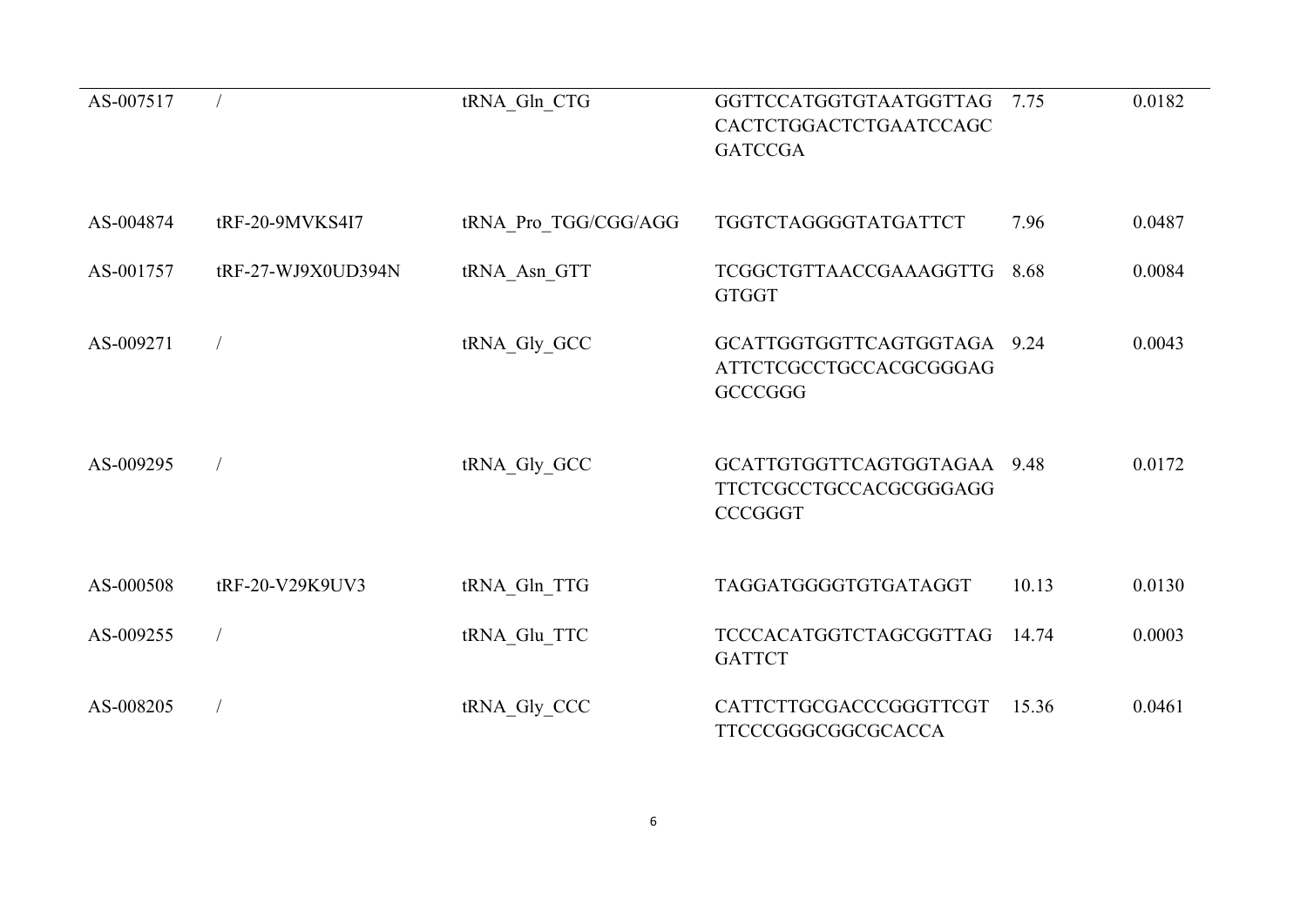| AS-000543 | tRF-27-87R8WP9N1E5  | tRNA_Glu_CTC | <b>TCCCTGGTGGTCTAGTGGTTAG</b><br><b>GATTC</b>                      | 15.74  | 0.0097 |
|-----------|---------------------|--------------|--------------------------------------------------------------------|--------|--------|
| AS-009320 |                     | tRNA Val CAC | GCTTCTGTAGTGTAGTGGTTAT<br>CACGTTCGCCTCACACGCGAA<br><b>AGGTCCCC</b> | 25.20  | 0.0004 |
| AS-000581 | tRF-26-86J8WPMN1EE  | tRNA Glu TTC | <b>TCCCACATGGTCTAGCGGTTAG</b><br><b>GATT</b>                       | 29.33  | 0.0016 |
| AS-007204 |                     | tRNA Val CAC | GCTTCTGTAGTGTAGTGGTTAT<br>CACGTTCGCT                               | 144.03 | 0.0040 |
| AS-004019 | tRF-30-MIF91SS2P46I | tRNA Lys CTT | CGGCTAGCTCAGTCGGTAGAG<br><b>CATGGGACT</b>                          | 153.09 | 0.0048 |
| AS-001746 | tRF-26-MI7O3B1NR8E  | tRNA Asn GTT | CGGCTGTTAACCGAAAGGTTG<br><b>GTGGT</b>                              | 156.20 | 0.0241 |
| AS-000531 | tRF-30-RRJ89O9NF5W8 | tRNA Gln TTG | GGTCCCATGGTGTAATGGTTAG<br><b>CACTCTGG</b>                          | 158.08 | 0.0141 |
| AS-001967 | tRF-26-XIP2801MK8E  | tRNA Cys GCA | TGACTGCAGATCAAGAGGTCC<br><b>CCGGT</b>                              | 160.22 | 0.0116 |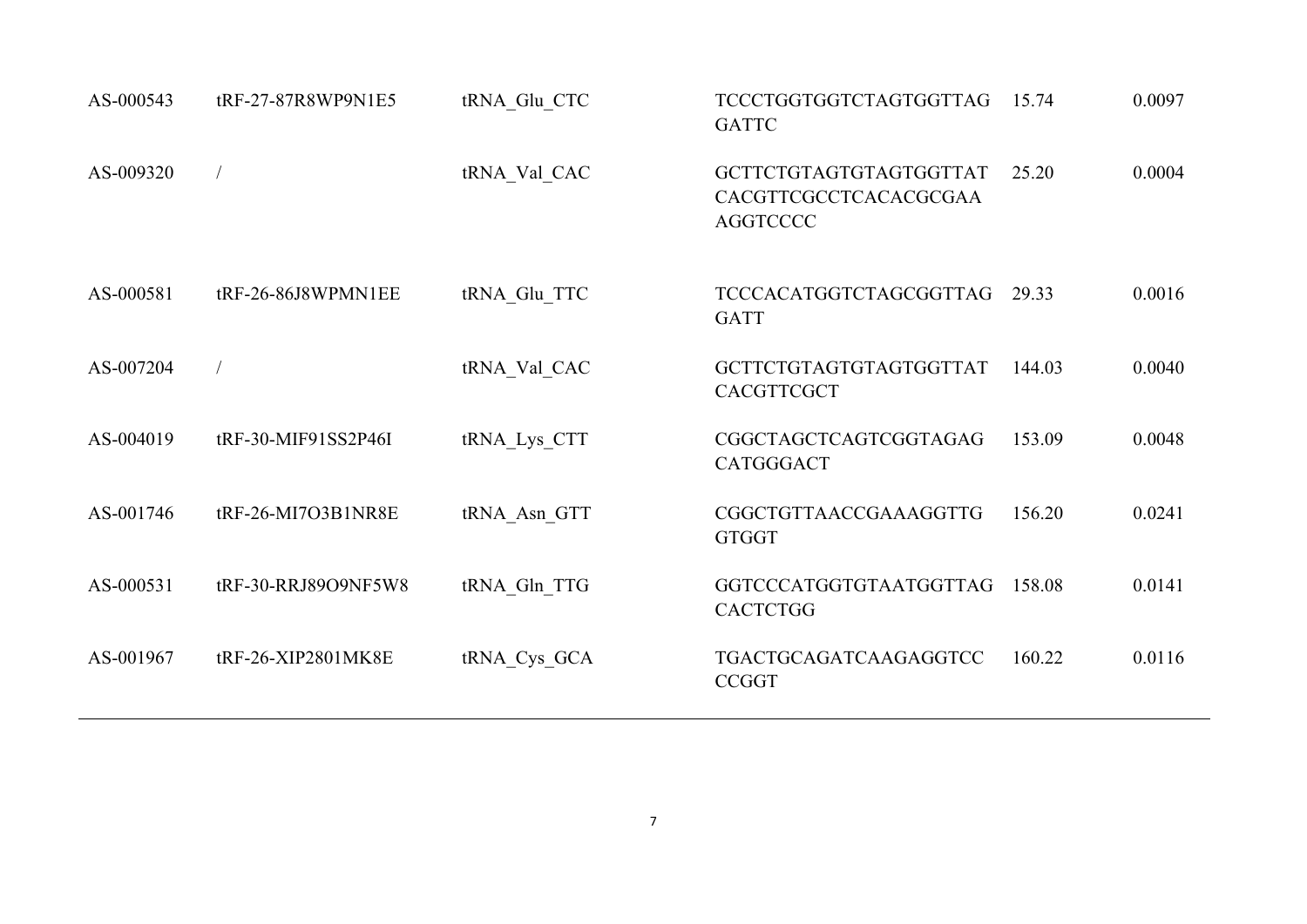| AS-004102 | tRF-35-V0J8O9YEKPRS93               | tRNA Lys CTT | TAGAGCATGGGACTCTTAATCC<br>CAGGGTCGTGGGT                            | 176.19 | 0.0058 |
|-----------|-------------------------------------|--------------|--------------------------------------------------------------------|--------|--------|
| AS-009212 |                                     | tRNA_Glu_TTC | <b>TCCCATATGGTCTAGCGGTTAG</b><br><b>GATTCT</b>                     | 202.82 | 0.0181 |
| AS-008562 |                                     | tRNA_Gly_TCC | GCGTTTGTGGTATAGTGGTGAG<br>CATAGCTGCCTTCCAAGCAGTT<br><b>GACCCGG</b> | 222.12 | 0.0372 |
| AS-000197 | tRF-41-YDLBRY73W0K5K<br><b>KOVD</b> | tRNA Asn GTT | <b>TTAACCGAAAGGTTGGTGGTTC</b><br>GAGCCCACCCAGGGACGCC               | 224.49 | 0.0005 |
| AS-008457 |                                     | tRNA Ile TAT | <b>CTCACCTGGAGCATGTTTTCT</b>                                       | 241.66 | 0.0235 |
| AS-007320 |                                     | tRNA Und NNN | <b>TCCCTGGTGGTCTAGTGGTTAG</b><br><b>GATTCT</b>                     | 260.93 | 0.0279 |
| AS-009197 |                                     | tRNA Ala AGC | TCCCCGGCACCTCCACCAT                                                | 274.75 | 0.0266 |
| AS-009198 |                                     | tRNA Pro TGG | TTGGGGTGCGAGAGGTCCCGG<br><b>GT</b>                                 | 337.73 | 0.0385 |